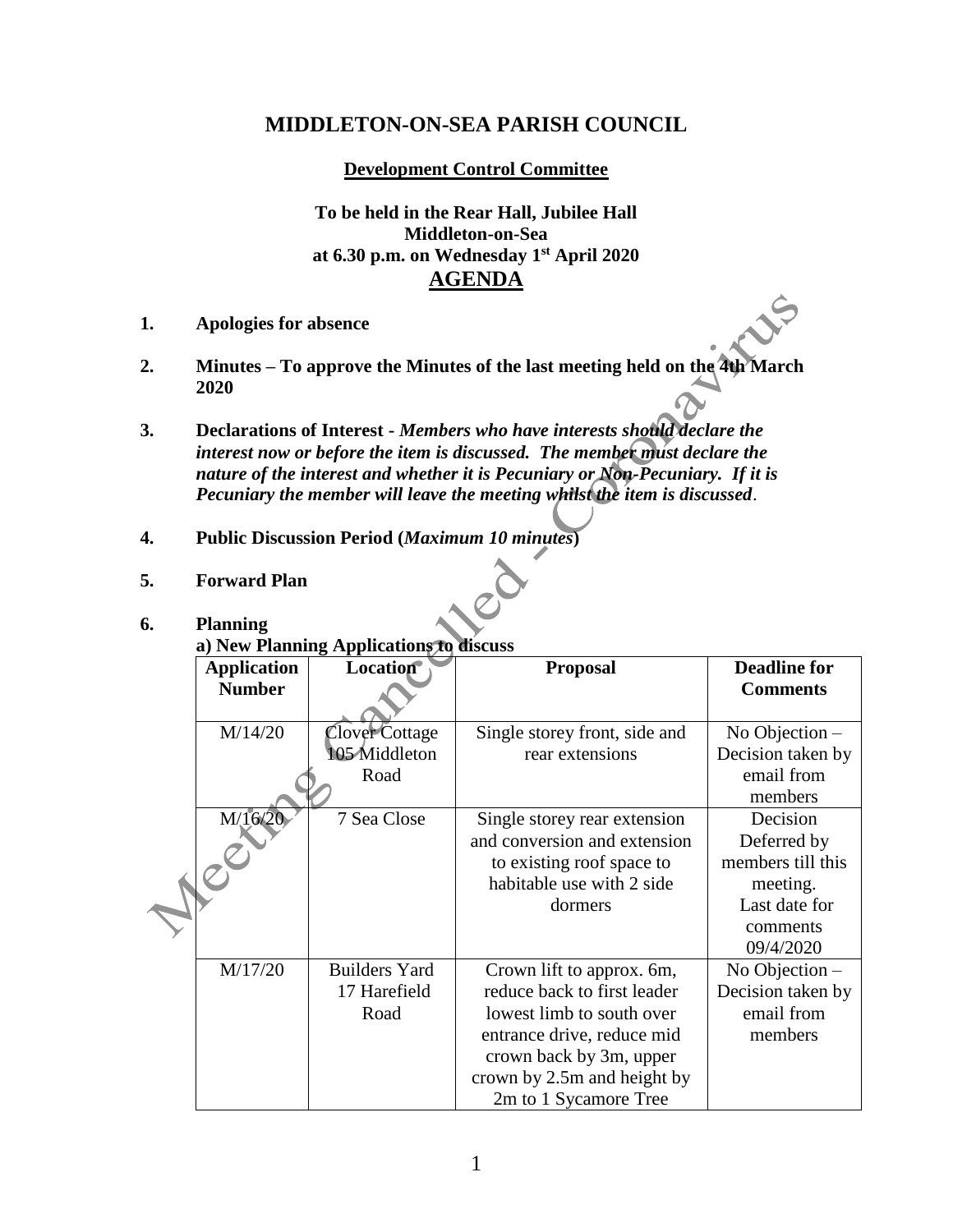| M/19/20 | 27 Shrubbs | Detached self - contained | Decision          |
|---------|------------|---------------------------|-------------------|
|         | Drive      | annexe                    | Deferred by       |
|         |            |                           | members till this |
|         |            |                           | meeting.          |
|         |            |                           | Last date for     |
|         |            |                           | comments          |
|         |            |                           | 02/4/2020         |

| M/18/20 | 54 Sea Way | Crown reduction to 1        | Last date for |
|---------|------------|-----------------------------|---------------|
|         |            | Sycamore Tree to height 15m | comments      |
|         |            | and spread to 10m           | 09/4/2020     |

# **b) New Planning Applications from surrounding parishes to discuss**

| <b>Application</b> | <b>Location</b> | <b>Proposal</b>                                               | <b>Deadline for</b> |
|--------------------|-----------------|---------------------------------------------------------------|---------------------|
| <b>Number</b>      |                 |                                                               | <b>Comments</b>     |
| F/4/20/OUT         | Land at Ford    | Outline planning application                                  | Decision            |
|                    | Airfield Ford   | (with all matters reserved                                    | Deferred by         |
|                    |                 | except for access) for the                                    | members till this   |
|                    |                 | development of up to 1,500                                    | meeting. Last       |
|                    |                 | dwellings (Use Class C3), 60-                                 | date for            |
|                    |                 | bed care home (Use Class C2),                                 | comments            |
|                    |                 | up to 9,000 sqm of                                            | 02/4/2020           |
|                    |                 | employment floor space (Use                                   |                     |
|                    |                 | Classes B1), local centre of up                               |                     |
|                    |                 | to 2,350 sqm including up to                                  |                     |
|                    |                 | 900 sqm retail / commercial                                   |                     |
|                    |                 | (Use Classes A1-A5) and                                       |                     |
|                    |                 | 1,450 sqm community / leisure                                 |                     |
|                    |                 | floor space (Use Classes D1-                                  |                     |
| Petry              |                 | D2), land for a two-form entry                                |                     |
|                    |                 | primary school (Use Class                                     |                     |
|                    |                 | D1), public open space,                                       |                     |
|                    |                 | allotments, new sports pitches                                |                     |
|                    |                 | and associated facilities,                                    |                     |
|                    |                 | drainage, parking and                                         |                     |
|                    |                 | associated access,                                            |                     |
|                    |                 | infrastructure, landscape,                                    |                     |
|                    |                 | ancillary and site preparation                                |                     |
|                    |                 | works, including demolition of<br>existing buildings and part |                     |
|                    |                 | removal of existing runway                                    |                     |
|                    |                 | hardstanding.                                                 |                     |
|                    |                 |                                                               |                     |